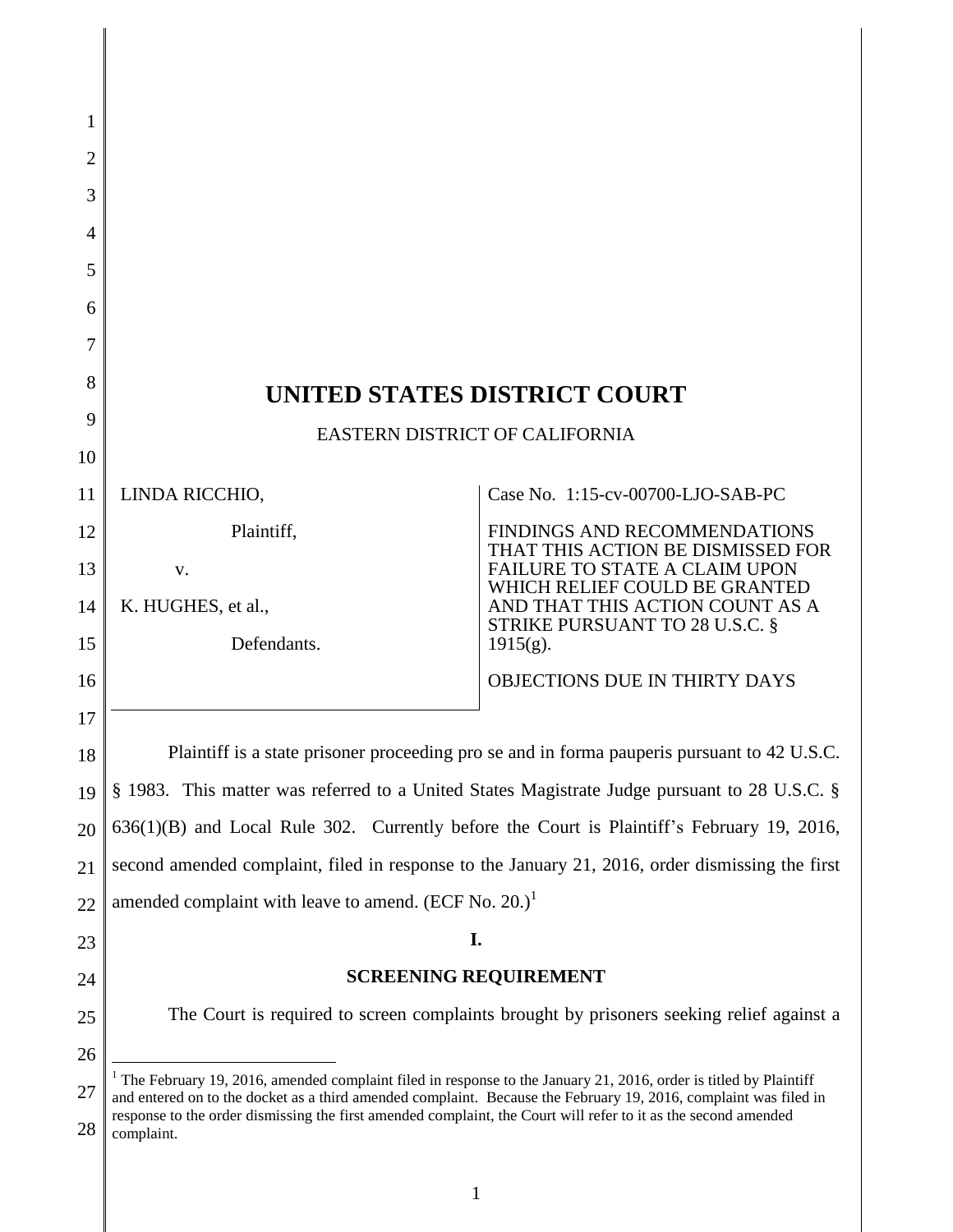1 2 3 4 5 governmental entity or officer or employee of a governmental entity. 28 U.S.C. § 1915A(a). The Court must dismiss a complaint or portion thereof if the prisoner has raised claims that are legally "frivolous or malicious," that "fail to state a claim on which relief may be granted," or that "seek monetary relief against a defendant who is immune from such relief." 28 U.S.C. §  $1915(e)(2)(B)$ .

6 7 8 9 10 11 12 A complaint must contain "a short and plain statement of the claim showing that the pleader is entitled to relief . . . ." Fed. R. Civ. P. 8(a)(2). Detailed factual allegations are not required, but "[t]hreadbare recitals of the elements of a cause of action, supported by mere conclusory statements, do not suffice." Ashcroft v. Iqbal, 556 U.S. 662, 678 (2009)(citing Bell Atlantic Corp. v. Twombly, 550 U.S. 544, 555 (2007)). Moreover, Plaintiff must demonstrate that each defendant personally participated in the deprivation of Plaintiff"s rights. Jones v. Williams, 297 F.3d 930, 934 (9th Cir.2002).

13 14 15 16 17 18 19 20 21 Prisoners proceeding pro se in civil rights actions are entitled to have their pleadings liberally construed and to have any doubt resolved in their favor. Wilhelm v. Rotman, 680 F.3d 1113, 1121 (9th Cir. 2012)(citations omitted). To survive screening, Plaintiff"s claims must be facially plausible, which requires sufficient factual detail to allow the Court to reasonably infer that each named defendant is liable for the misconduct alleged. Igbal, 556 U.S. at 678-79; Moss v. U.S. Secret Service, 572 F.3d 962, 969 (9th Cir. 2009). The "sheer possibility that a defendant has acted unlawfully" is not sufficient, and "facts that are 'merely consistent with' a defendant's liability" falls short of satisfying the plausibility standard. Igbal, 556 U.S. at 678; Moss, 572 F.3d at 969.

# **II.**

22

23

### **COMPLAINT ALLEGATIONS**

24 25 26 27 28 Plaintiff, an inmate in the custody of the California Department of Corrections (CDCR) and Rehabilitation at the Central California Women"s Facility (CCWF), brings this action against correctional officials employed by the CDCR at CCWF and the California Institute for Women (CIW). Plaintiff names the following individual defendants: D. Johnson, CCWF Warden; K. Hughes, CIW Warden; CIW Appeals Coordinator Crawford; J. Sobel, CDCR Counsel in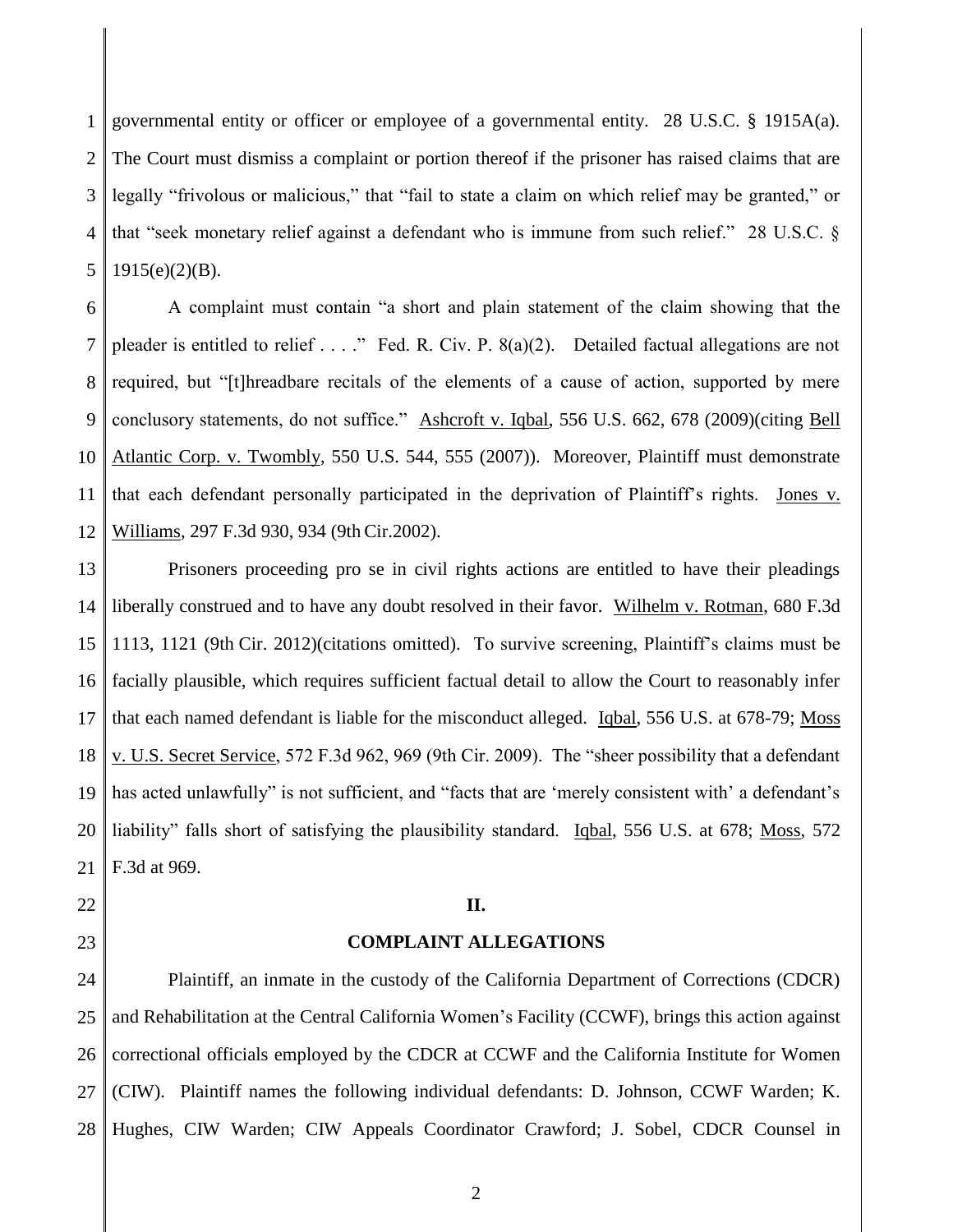1 2 3 4 Sacramento; Board of Parole Hearing (BPH) Deputy Commissioner T. Ohara; CCWF Sergeant Perez; CCWF Litigation Coordinator Smith; CCWF Appeals Coordinator B. Fortner. Plaintiff's claims stem from the denial of her requests to be transferred back to CIW and the denial of parole.

5 6 7 8 9 10 11 Plaintiff"s second amended complaint sets forth rambling legal arguments, interspersed with vague and conclusory factual allegations. Plaintiff appears to allege that false information was placed in her central file, rendering her unsuitable for parole. Plaintiff also alleges that there was some agreement to transfer her back to CIW, and appears to seek enforcement of that agreement. Plaintiff also alleges that she was placed in disciplinary housing without a hearing, resulting in the loss of her personal property. Plaintiff also alleges that officials were interfering with her right to file administrative grievances regarding adverse actions.

12 13 14 15 16 17 18 19 20 Plaintiff essentially re-states the allegations of the first amended complaint. Plaintiff divides her causes of actions into separate categories. Plaintiff"s first statement of claim refers to an unspecified settlement agreement in another case, alleging that sealed information "eviscerates" a 2012 settlement agreement. (ECF No. 21, p. 7.) Plaintiff"s second claim is that the BPH relief on false information in denying her a parole eligibility date. Plaintiff"s third claim is that she was placed into disciplinary housing without a hearing, and while she was in disciplinary housing, another inmate stole her personal property. Plaintiff"s fourth and fifth claims appear to be a re-statement of her claim regarding the 2012 settlement agreement. The claims refer to some unspecified agreement to transfer Plaintiff back to CIW.

# **III.**

21

22

### **DISCUSSION**

23 24 25 26 27 28 The Civil Rights Act under which this action proceeds provides for liability for state actors that cause "the deprivation of any rights, privileges, or immunities secured by the Constitution." 42 U.S.C.§ 1983. The statute plainly requires that there be an actual connection or link between the actions of the defendants, and the deprivation alleged to have been suffered by the plaintiff. See Monell v. Dept. of Social Servs., 436 U.S. 658 (1978); Rizzo v. Goode, 423 U.S. 362 (1976). The Ninth Circuit has held that "[a] person 'subjects' another to the

3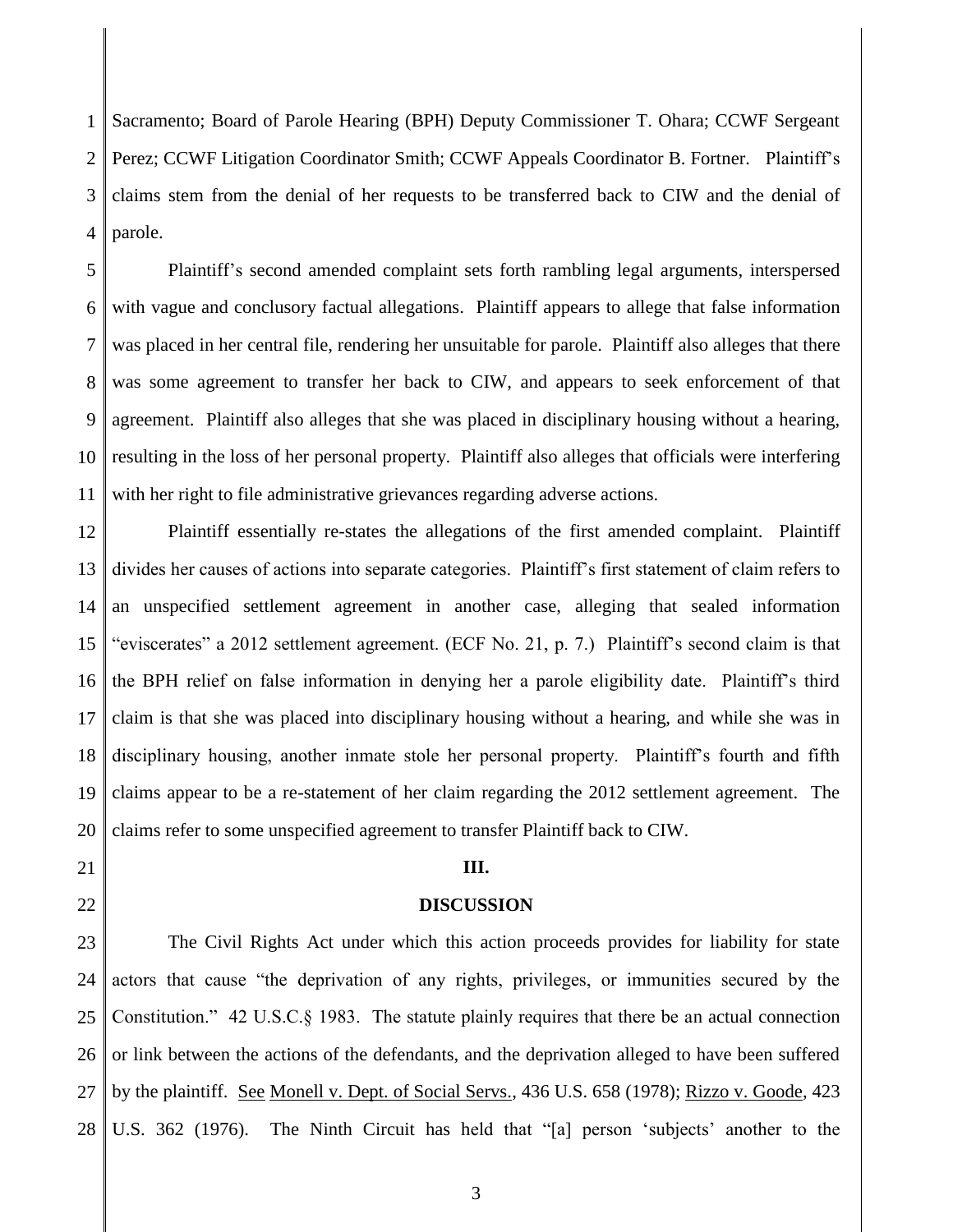1 2 3 4 deprivation of a constitutional right, within the meaning of section 1983, if he does an affirmative act, participates in another"s affirmative acts, or omits to perform an act which he is legally required to do that causes the deprivation of which complaint is made." Johnson v. Duffy, 588 F.2d 740, 743 (9th Cir. 1978).

5

# **A. Venue**

6 7 8 9 10 11 12 13 14 15 16 17 18 The Court initially notes that Plaintiff names Defendants employed by the CDCR at CCWF and CIW. CIW is located in Corona, in the Central District of California. The federal venue statute requires that a civil action, other than one based on diversity jurisdiction, be brought only in "(1) a judicial district where any defendant resides, if all defendants reside in the same state, (2) a judicial district in which a substantial part of the events or omissions giving rise to the claim occurred, or a substantial part of the property that is the subjection of the action is situated, or (3) a judicial district in which any defendant may be found, if there is no district in which the action may otherwise be brought." 28 U.S.C. § 1391(b). The decision to transfer venue of a civil action under § 1404(a) lies soundly within the discretion of the trial court. Jones v. GNC Franchising, Inc., 211 F.3d 495, 498 (9th Cir. 2000). The Court declines to address the claims made by Plaintiff regarding any conduct that occurred at CIW. Those claims will be dismissed without prejudice to the re-filing of those claims in a separate action in the Central District, should Plaintiff choose to do so.

#### **B. Housing**

20 21 22 23 24 25 26 27 Regarding Plaintiff"s allegations that Defendant Johnson is not abiding by any agreement made by another warden to transfer Plaintiff back to CIW, Plaintiff is advised that Prisoners have no liberty interest in being housed at a particular institution. Olim v. Wakinekona, 461 U.S. 238, 245 (1983); Meachum v. Fano, 427 U.S. 215, 225-27 (1976); United States v. Brown, 59 F.3d 102, 105 (9th Cir. 1991)(per curiam); Johnson v. Moore, 948 F.2d 517, 519 (9th Cir. 1991)(per curiam); Coakley v. Murphy, 884 F.2d 1218, 1221 (9th Cir. 1989). Because Plaintiff has no protected interest in being housed at a particular institution, she cannot state a claim for relief for any failure to transfer her back to CIW.

28 ///

19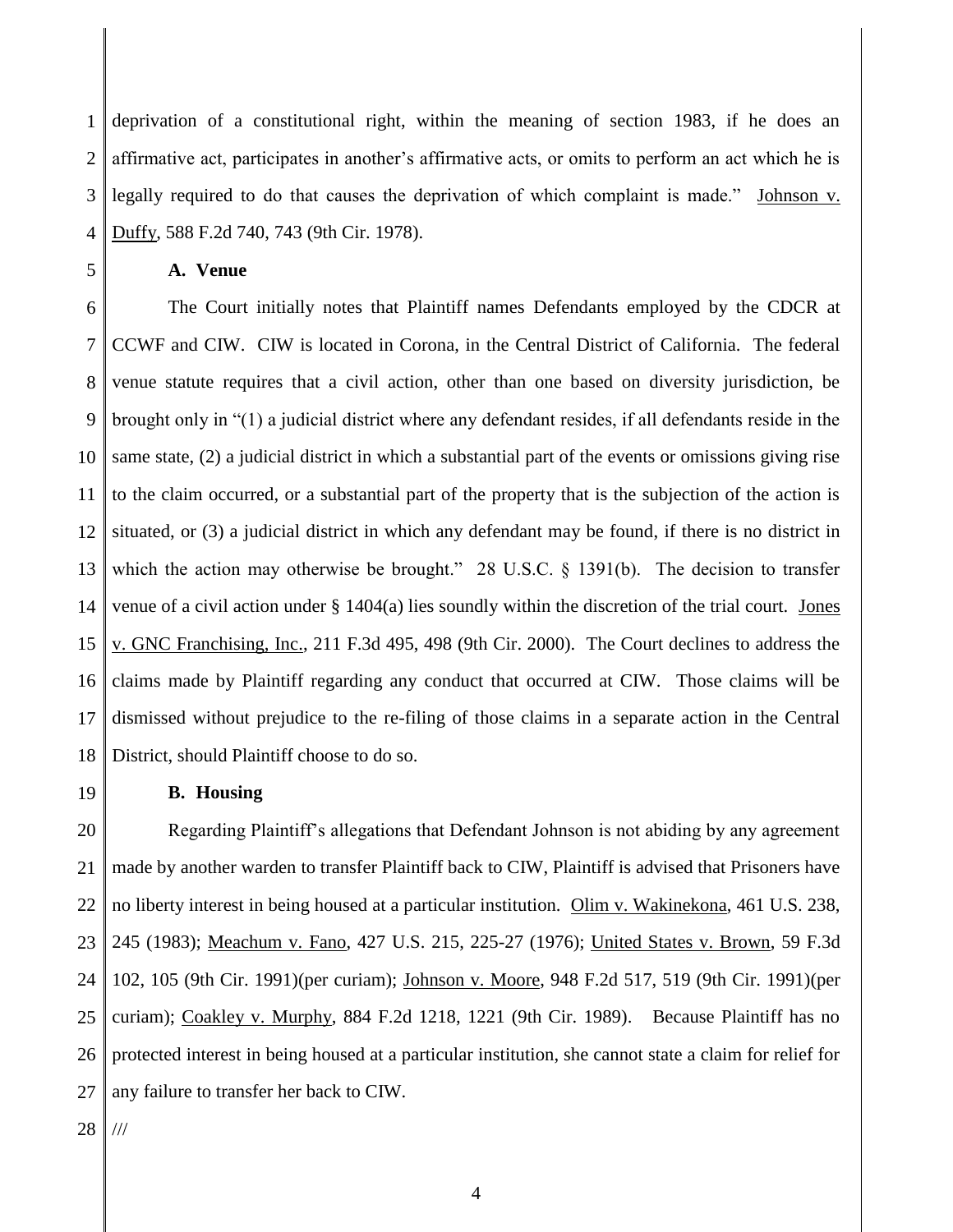2 3 4

5

6

1

# **C. Disciplinary Housing**

Plaintiff"s allegations regarding segregated housing and subsequent loss of personal property occurred while Plaintiff was housed at CIW. For the reasons noted above, those claims should be dismissed without prejudice to re-filing in the Central District of California.

**D. Parole Hearing**

7 8 9 10 11 12 The Court finds Plaintiff"s allegations to be vague. It is unclear whether the conduct at issue occurred at CIW or CCWF. Plaintiff makes allegations that she was denied a notice of hearing. Plaintiff is advised that any claim that affects the legality or duration of her custody, or raises a constitutional challenge which could entitle her to an earlier release, her sole federal remedy is a writ of habeas corpus. Preiser v. Rodriguez, 411 U.S. 475 (1973); Young v. Kenny, 907 F.2d 874 (9th Cir. 1990); cert. denied, 498 U.S. 1126 (1991).

13

23

24

# **E. Individual Liability**

14 15 16 17 18 19 20 21 22 The only named defendants at CCWF are Warden Johnson, Litigation Coordinator Smith, Appeals Coordinator Fortner, and Sergeant Perez. Plaintiff is advised that government officials may not be held liable for the actions of their subordinates under a theory of respondeat superior. Ashcroft v. Iqbal, 556 U.S. 662, 673 (2009). Since a government official cannot be held liable under a theory of vicarious liability for section 1983 actions, Plaintiff must plead that the official has violated the Constitution through his or her own individual actions. Id. In other words, to state a claim for relief under section 1983, Plaintiff must allege facts indicating that each individual defendant personally participated in the violation of Plaintiff"s rights. Plaintiff has failed to do so here.

#### **IV.**

# **CONCLUSION AND RECOMMENDATION**

25 26 27 28 For the reasons stated, Plaintiff"s complaint fails to state a claim upon which relief may be granted. Plaintiff was previously notified of the applicable legal standards and the deficiencies in her pleading, and despite guidance from the Court, Plaintiff"s second amended complaint is largely identical to the original complaint and first amended complaint. Based upon